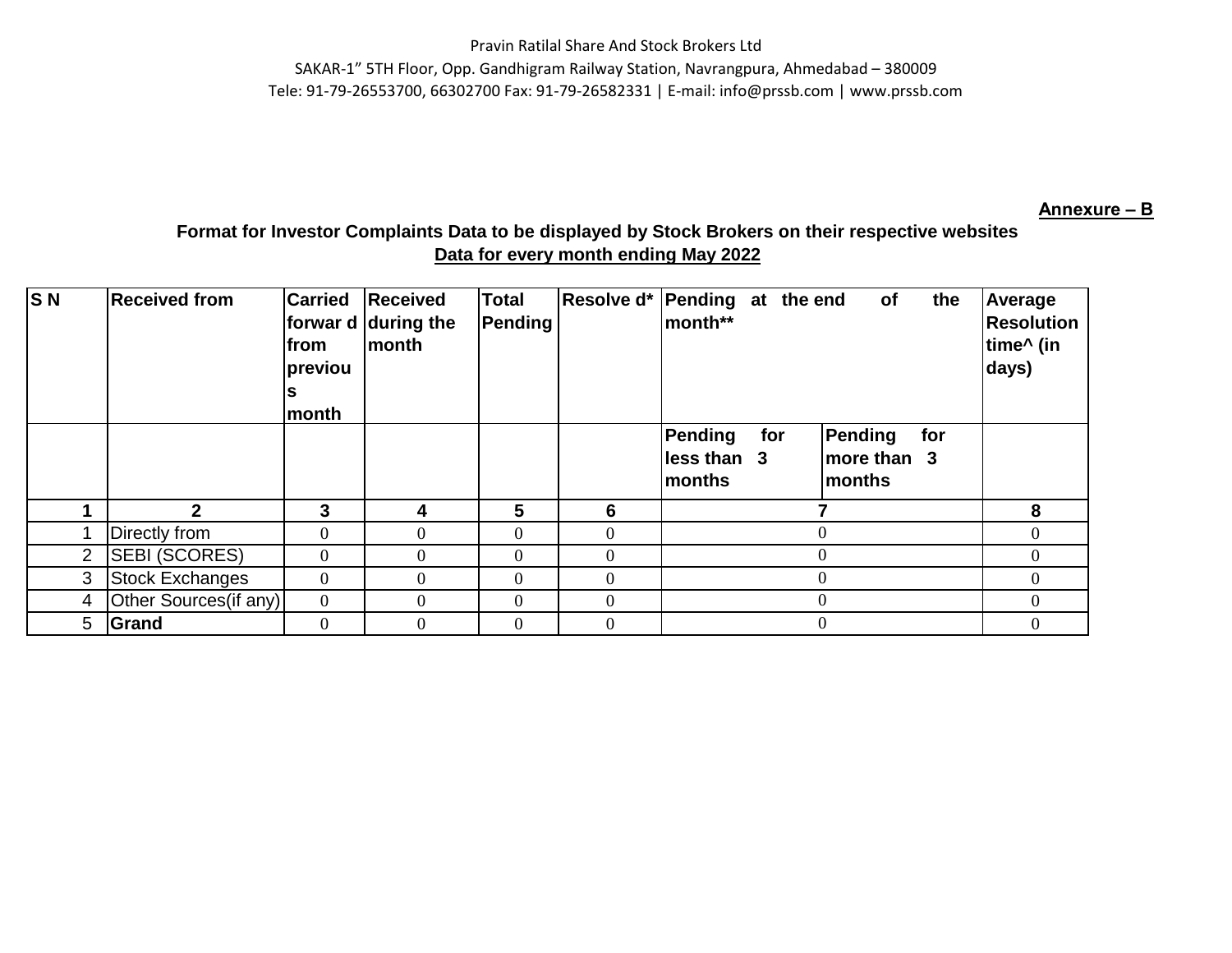#### Pravin Ratilal Share And Stock Brokers Ltd

SAKAR-1" 5TH Floor, Opp. Gandhigram Railway Station, Navrangpura, Ahmedabad – 380009 Tele: 91-79-26553700, 66302700 Fax: 91-79-26582331 | E-mail: info@prssb.com | www.prssb.com

## **Trend of monthly disposal of complaints**

| <b>SN</b>     | Month              | <b>Carried forward</b> | <b>Received</b> | Resolved* | Pending** |
|---------------|--------------------|------------------------|-----------------|-----------|-----------|
|               | מ                  | 3                      | 4               | 5         | 6         |
|               | Apr-2021           |                        |                 |           |           |
| $\mathcal{P}$ | May-2021           | $\theta$               |                 | 0         | 0         |
| 3             | Jun-2021           | $\theta$               |                 |           |           |
| 4             | Jul-2021           | $\overline{0}$         |                 |           | 0         |
| 5             | Aug-2021           |                        |                 |           |           |
| 6             | Sep-2021           |                        |                 |           |           |
|               | Oct-2021           | $\Omega$               |                 | 0         | 0         |
| 8             | Nov-2021           | 0                      |                 |           |           |
| 9             | Dec-2021           | 0                      |                 |           |           |
| 10            | Jan-2022           |                        |                 |           |           |
| 11            | Feb-2022           | 0                      |                 |           | 0         |
| 12            | Mar-2022           | 0                      |                 |           |           |
|               | <b>Grand Total</b> |                        |                 |           |           |

\*Should include complaints of previous months resolved in the current month, if any.

\*\*Should include total complaints pending as on the last day of the month, if any.

^Average resolution time is the sum total of time taken to resolve each complaint in the current month divided by total number of complaints resolved in the current month.